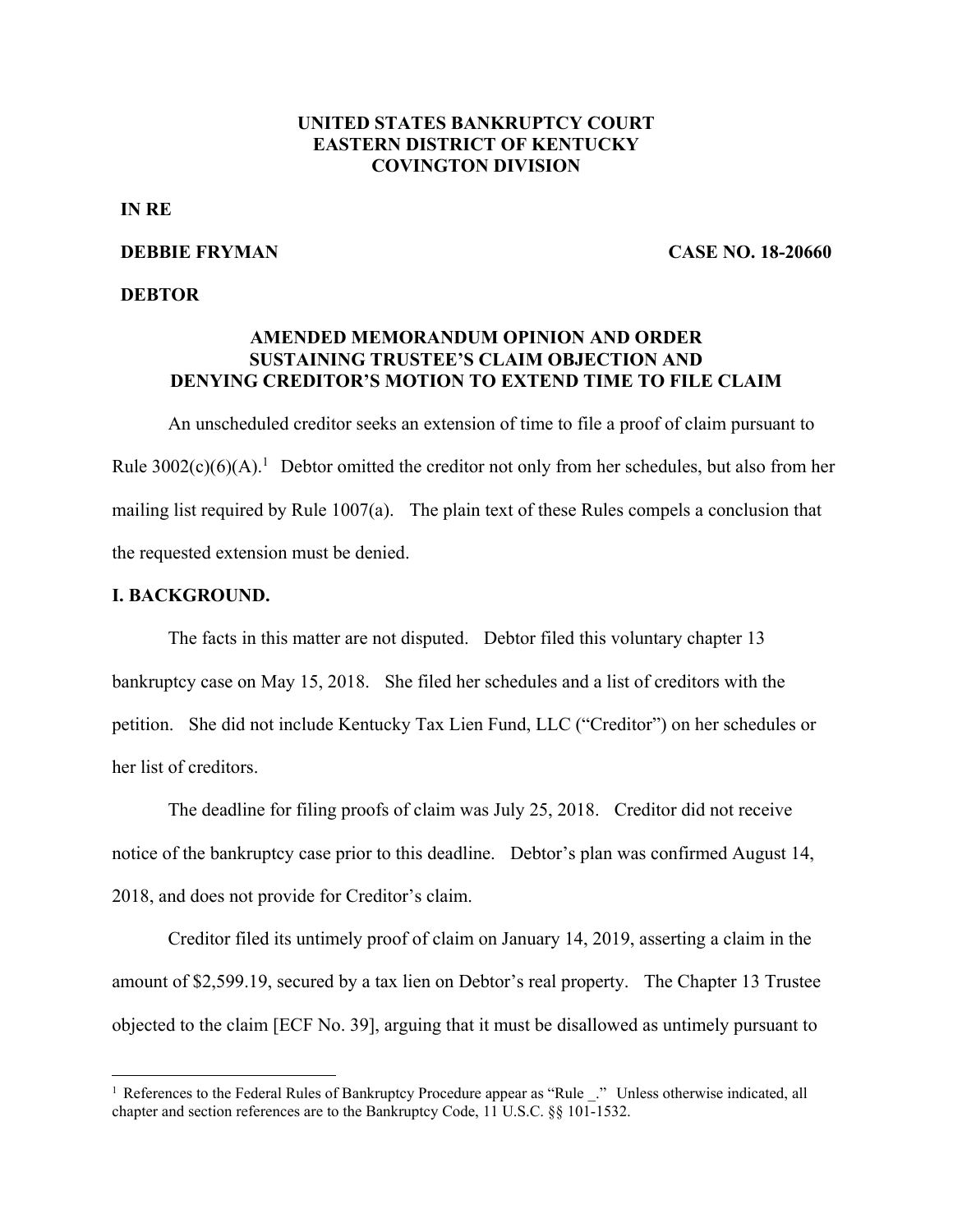§ 502(b)(9). In response, Creditor moved for an extension of time to file its claim pursuant to Rule  $3002(c)(6)(A)$ . [ECF No. 42.] Creditor argues this Rule provides grounds for an extension because Debtor failed to timely file a complete list of her creditors. The Trustee responds [ECF No. 53] that Rule  $3002(c)(6)(A)$  does not permit a court to extend the filing deadline when a debtor timely files a list of creditors that merely omits a creditor. Creditor filed a reply. [ECF No. 54.]

The Court held a hearing on March 13, 2019. The matter is fully briefed and ripe for a decision.

## **II. ANALYSIS.**

This Court has jurisdiction pursuant to 28 U.S.C. § 1334(b), and venue is proper pursuant to 28 U.S.C. § 1409(a). This is a core proceeding pursuant to 28 U.S.C. § 157(b)(2)(B) and the Court has authority to enter a final order.

There is no dispute if Creditor's Motion is not granted, Creditor's untimely claim must be disallowed. 11 U.S.C. §502(b)(9).

Rule 9006(b)(3) governs a request for an enlargement of time within which to file certain

documents. A court may extend the time within which to file proofs of claim "only to the

extent and under the conditions stated in [Rule  $3002(c)$ ]." FED. R. BANKR. P.  $9006(b)(3)$ .

Rule  $3002(c)(6)(A)$  provides:

(6) On motion filed by a creditor before or after the expiration of the time to file a proof of claim, the court may extend the time by not more than 60 days from the date of the order granting the motion. The motion may be granted if the court finds that:

(A) the notice was insufficient under the circumstances to give the creditor a reasonable time to file a proof of claim because the debtor failed to timely file the list of creditors' names and addresses required by Rule 1007(a)….

FED. R. BANKR. P. 3002(c)(6)(A).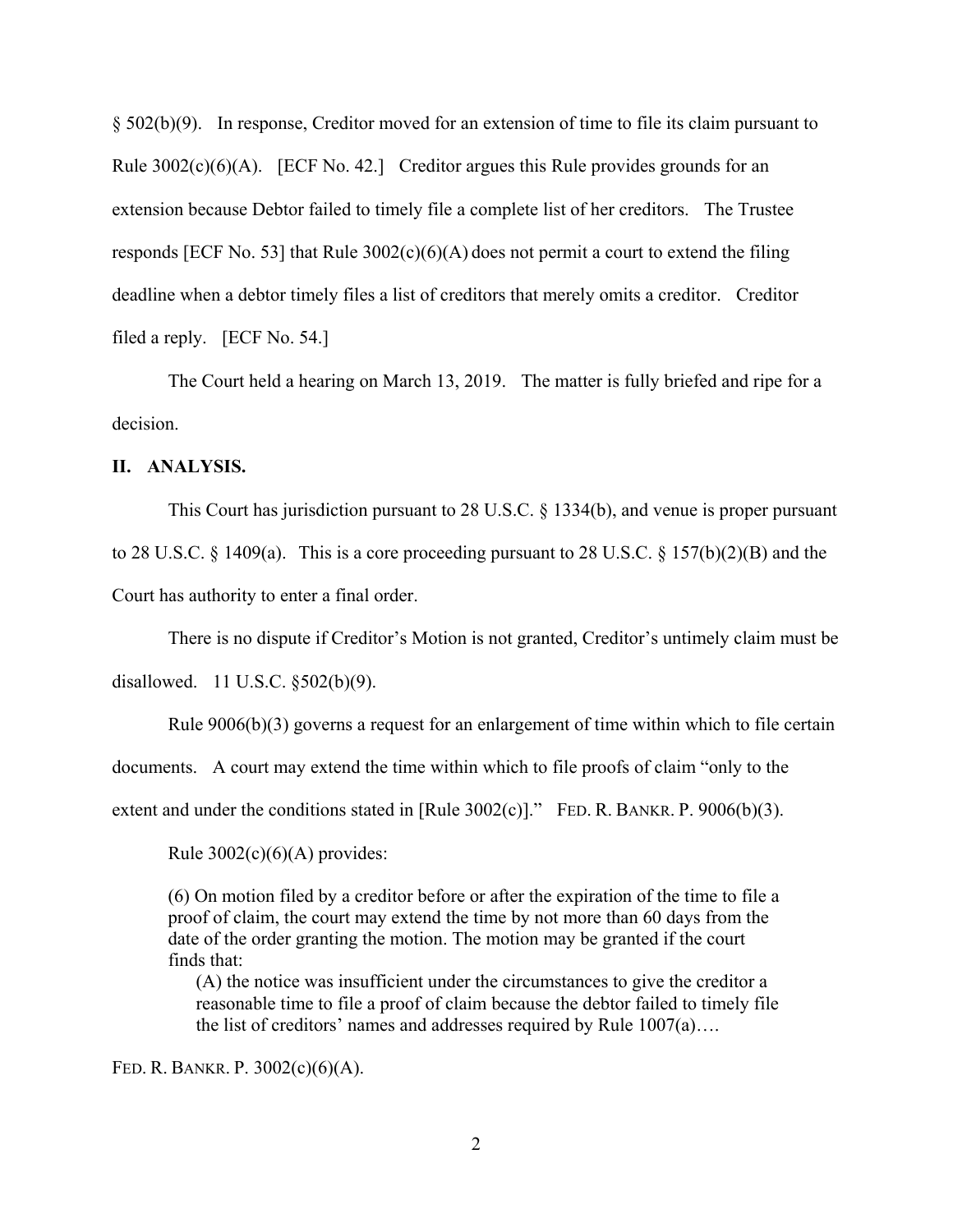At issue here is the interpretation of the clause "because the debtor failed to timely file the list of creditors' names and addresses required by Rule 1007(a)." *Id*. Rule 1007(a) requires that a debtor in a voluntary case file "a list containing the name and address of each entity included or to be included on Schedules D, E/F, G and H as prescribed by the Official Forms." FED. R. BANKR. P. 1007(a)(1). Hereinafter, this list is referred to as the "Mailing List."

Creditor argues that the Mailing List is not timely filed as required by Rule 1007(a) if it omits the creditor requesting an extension. Trustee argues that the omission of a single creditor from the Mailing List does not entitle that creditor to an extension, claiming there are other remedies when a debtor omits a creditor from her schedules. The parties rely on two out-ofcircuit decisions that seemingly reach opposite conclusions.

Creditor cites to *In re Mazik*, 592 B.R. 812 (Bankr. E.D. Pa. 2018). In *Mazik*, the debtor scheduled Chicago Title Insurance Company ("Chicago Title") on Schedule E/F and timely filed a Mailing List that omitted Chicago Title. Granting Chicago Title's request for an extension to file its claim, the court reasoned that "the omission of the creditor from the filed list constitutes a failure to comply with the requirement in Rule 1007(a) that the list include the name and address 'of each entity included or to be included on Schedules D, E/F, G and H.'" *Id.* at 818 (quoting FED. R. BANKR. P. 1007(a)(1).

In response, Trustee relies on *In re Wulff,* 598 B.R. 459 (Bankr. E.D. Wis. 2019). In *Wulff*, the debtor timely filed schedules and a Mailing List, both of which included creditors CNH Capital America LLC and CNH Industrial Capital America LLC. However, both the schedules and the Mailing List used the wrong address for these creditors. *Id.* at 462. Although recognizing that the CNH creditors did not receive adequate notice, the court relied on the plain text of Rule  $3002(c)(6)(A)$  and held that an extension of time was improper because the

3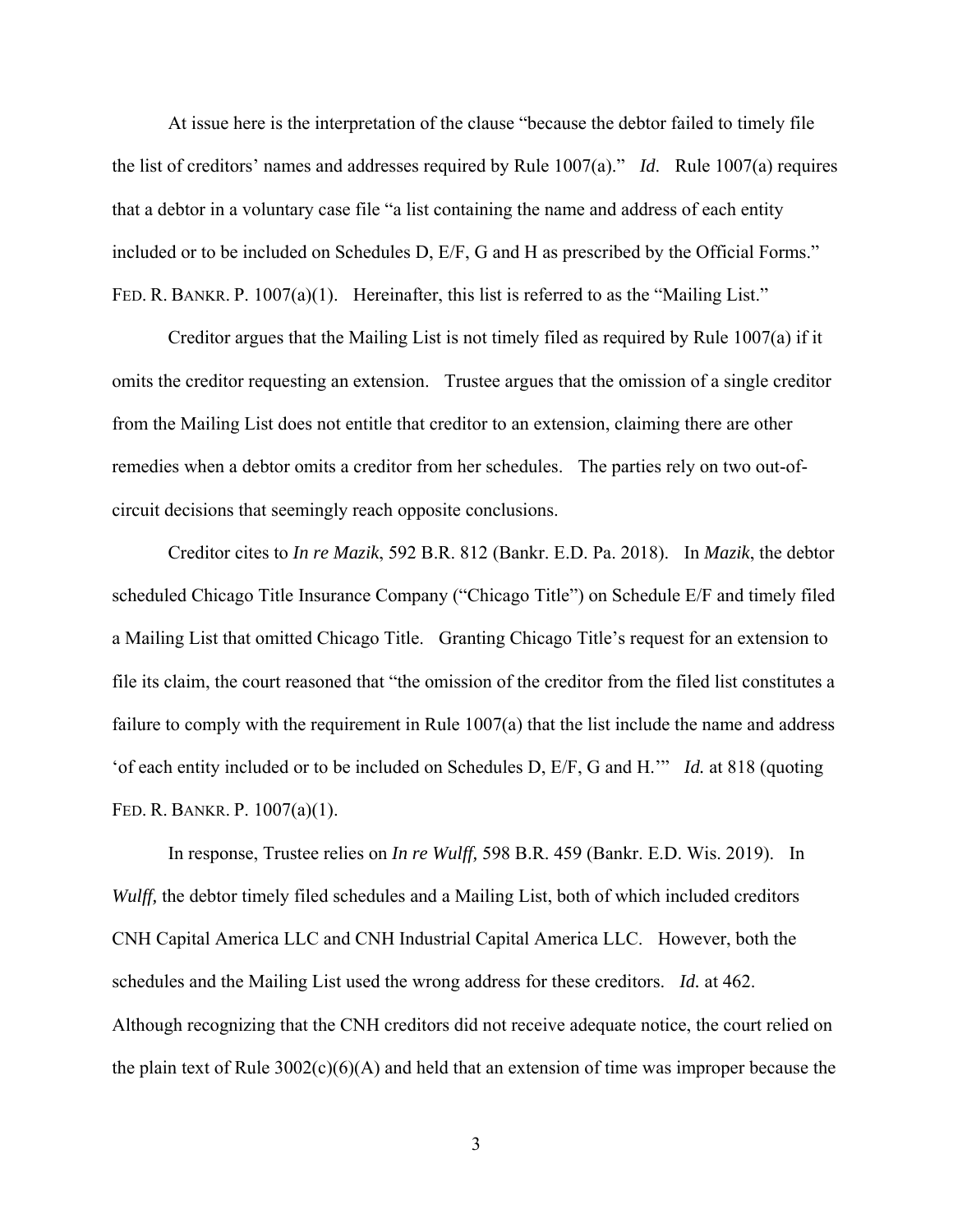debtor timely filed the Mailing List. *Id.* at 465.

The parties rely on the disposition of these cases to support their contrasting positions. But the disposition in both cases is consistent with the plain text of Rule  $3002(c)(6)(A)$ , which supports only one interpretation in this case.

## **A. The Plain Text of the Bankruptcy Rules Supports Trustee's Objection.**

When analyzing a law, courts generally start with the "plain meaning rule," which requires enforcing the plain meaning of the text. *See Lamie v. U.S. Tr.*, 540 U.S. 526, 534 (2004) (explaining that courts must follow the "plain meaning" of a statute). The "plain meaning rule" applies when interpreting procedural rules, such as the Federal Rules of Bankruptcy Procedure. *See Rogers v. Laurain (In re Laurain)*, 113 F.3d 595, 597 (6th Cir. 1997) (interpreting Rule 4003 and holding that courts interpreting a rule of procedure must start with the "plain meaning" of the language).

The text of Rule  $3002(c)(6)(A)$  references Rule 1007(a), which requires that a debtor file a list "containing the name and address of each entity included or to be included on Schedules D, E/F, G and H as prescribed by the Official Forms." FED. R. BANKR. P. 1007(a)(1). Under a plain reading, Rule 1007(a) requires all scheduled creditors to be on the Mailing List, but it does not require unscheduled creditors to be on the Mailing List.<sup>2</sup> The Mailing List is driven by the debtor's schedules. Therefore, the failure to include an unscheduled creditor in the Mailing List does not expressly or implicitly violate Rule 1007(a). The omission of an unscheduled creditor from the Mailing List does not constitute a failure to timely file the list of creditors for the purposes of Rule  $3002(c)(6)(A)$ .

This interpretation is consistent with both the *Mazik* and *Wulff* decisions. In *Mazik*, the

<u>.</u>

<sup>&</sup>lt;sup>2</sup> As explained in *Mazik*, the Mailing List is the source for the Bankruptcy Noticing Center to provide notice of a bankruptcy case to creditors. *Mazik,* 592 B.R. at 816.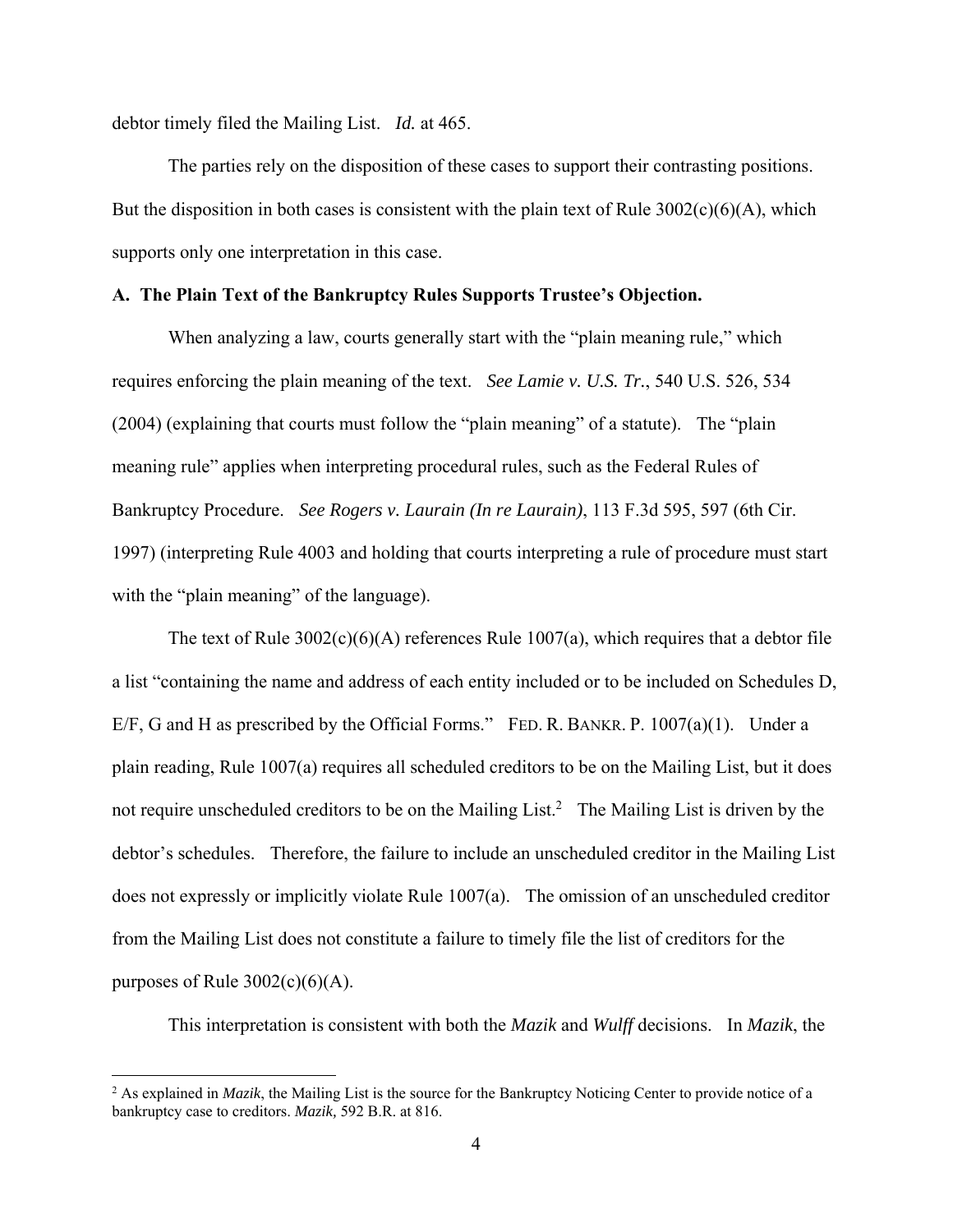creditor that requested the extension was scheduled, but not on the Mailing List. *Mazik*, 592 B.R. at 817. Thus, the Mailing List did not comply with Rule  $1007(a)(1)$ . The court thus held that Rule 3002(c)(6)(A) applied and granted an extension. *Id.* at 818. In contrast, the creditor in *Wulff* was both scheduled and on the Mailing List. *Wulff,* 598 B.R. at 462. Notwithstanding the incorrect address on both, the debtor did timely file the Mailing List that included the creditors listed in the schedules. *Id.* at 465. Thus, under the plain text of Rule 3002(c)(6)(A), the court denied the requested extension. *Id.* at 465.

In this case, as in *Wulff* (and unlike *Mazik*), Debtor timely filed a Mailing List that mirrored his schedules. Creditor was neither scheduled nor listed on Debtor's timely-filed Mailing List. Rule  $3002(c)(6)(A)$  does not permit an extension of the claim-filing deadline when a debtor timely files a Mailing List of creditors identified in the schedules.

#### **B. Creditor's Due Process and Equitable Arguments are Without Merit.**

 Creditor argues that the Rules Committee must have intended a different result despite the plain text of these Rules. Although the Advisory Committee Note<sup>3</sup> can be interpreted more broadly than Rule  $3002(c)(6)(A)$ , because the Rule's plain text is unambiguous, there is no reason to consult the Note. *See Carter v. Welles-Bowen Realty, Inc.*, 553 F.3d 979, 986 (6th Cir. 2009) (stating that when the language of a statute is clear, the court should look no further.)

 $\overline{a}$ 

 $3$  Rule 3002(c)(6) was amended in 2017. The Advisory Committee's Note explains the purpose for the amendment:

Subdivision  $(c)(6)$  is amended to expand the exception to the bar date for cases in which a creditor received insufficient notice of the time to file a proof of claim. The amendment provides that the court may extend the time to file a proof of claim if the debtor fails to file a timely list of names and addresses of creditors as required by Rule 1007(a). The amendment also clarifies that if a court grants a creditor's motion under this rule to extend the time to file a proof of claim, the extension runs from the date of the court's decision on the motion.

FED. R. BANKR. P. 3002(c)(6) advisory committee's note.